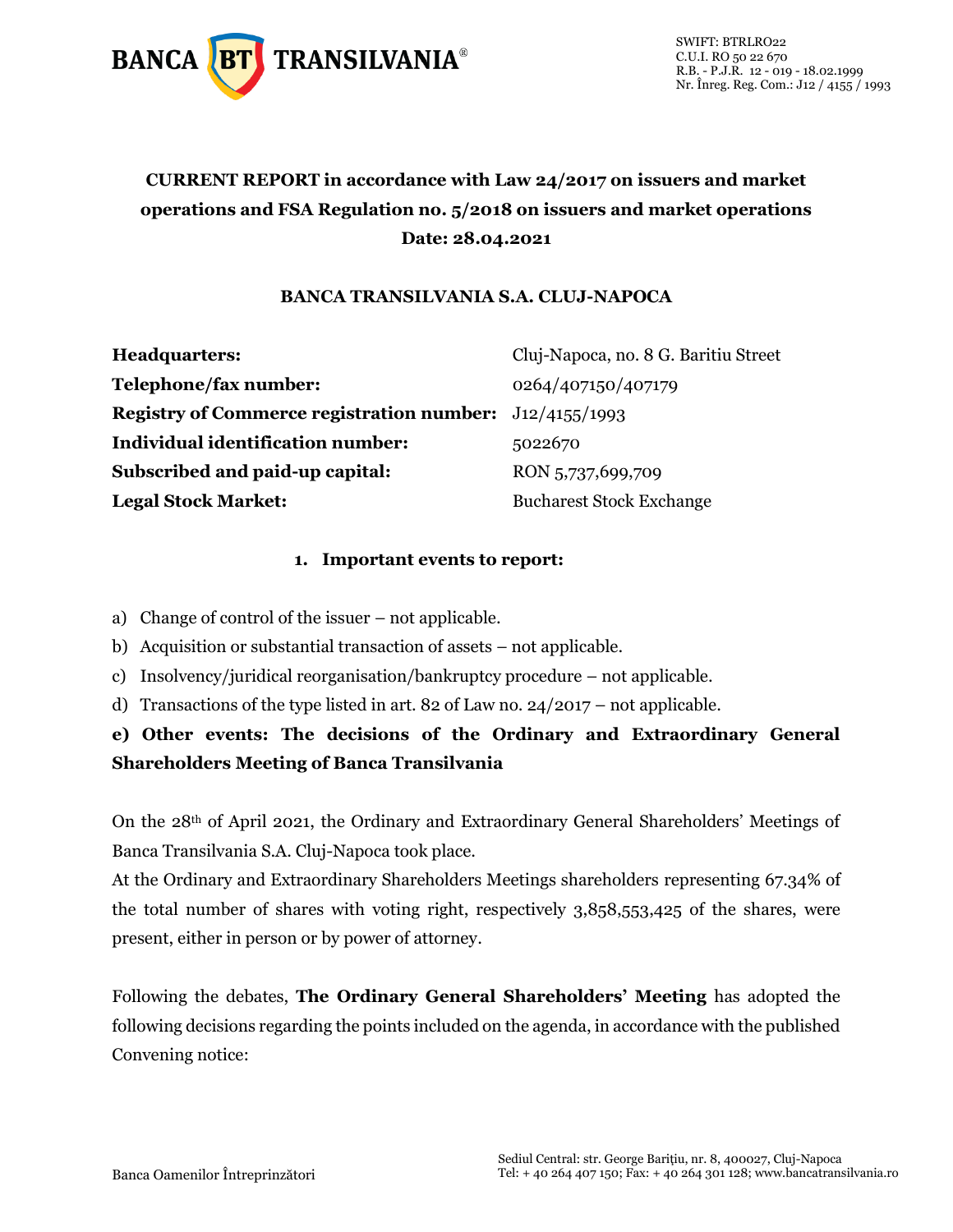

- **1.** Approval of the proposals for the meeting secretaries and technical secretaries, as follows: Meeting secretaries -Ioana Olanescu, Gabriel Goga; Technical Secretaries - Flavia Vandor, Ioan Sumandea-Simionescu.
- **2.** Approval of the annual statutory IFRS financial statements for the 2020 financial year, in compliance with NBR's Order No. 27/2010, as subsequently amended, together with the Report of the Board of Directors and the Report of the Independent Auditor.
- **3.** Approval of the net profit distribution in the sum of RON 1,197,304,582 as follows: allocation of the sum of RON 197,780,334 for legal and other reserves, of the sum of RON 425,754,277 for net profit reserves.
- **4.** Discharge of directors for 2020.
- **5.** Approval of the revenue and expenditure budget and the investment plan for 2021 (business plan for 2021).

#### **2021: Incomes and expenses budget:**

| <b>INDICATOR</b>          | <b>RON</b><br><b>Million</b> |
|---------------------------|------------------------------|
| <b>Operating Income</b>   | 4,149                        |
| <b>Operating Expenses</b> | (2,043)                      |
| Provisions (net)          | (590)                        |
| <b>GROSS PROFIT</b>       | 1.516                        |

#### **2021: Investment Plan for Banca Transilvania:**

- Buildings agencies and branches: RON 64.60 million
- Investments IT and cards: RON 234.49 million
- Security: RON 11.77 million
- Cash processing center: RON 14.95 million
- Digital initiatives: RON 46.86 million
- Other: RON 28.21 million

### **TOTAL INVESTMENT (VAT included): RON 400.88 million**

- **6.** Maintaining the directors' remuneration for 2021, including the maximum cap of additional remunerations (fixed and variable) granted to directors and managers.
- **7.** Approval of the remuneration policy regarding the management body of the Bank.
- **8.** Approval of the date of June 11th, 2021 as the registration date and of the ex date June 10th, 2021, for the identification of the shareholders who will benefit from the results of the Ordinary GMS and to whom the effects of the Ordinary GMS Decisions are applicable.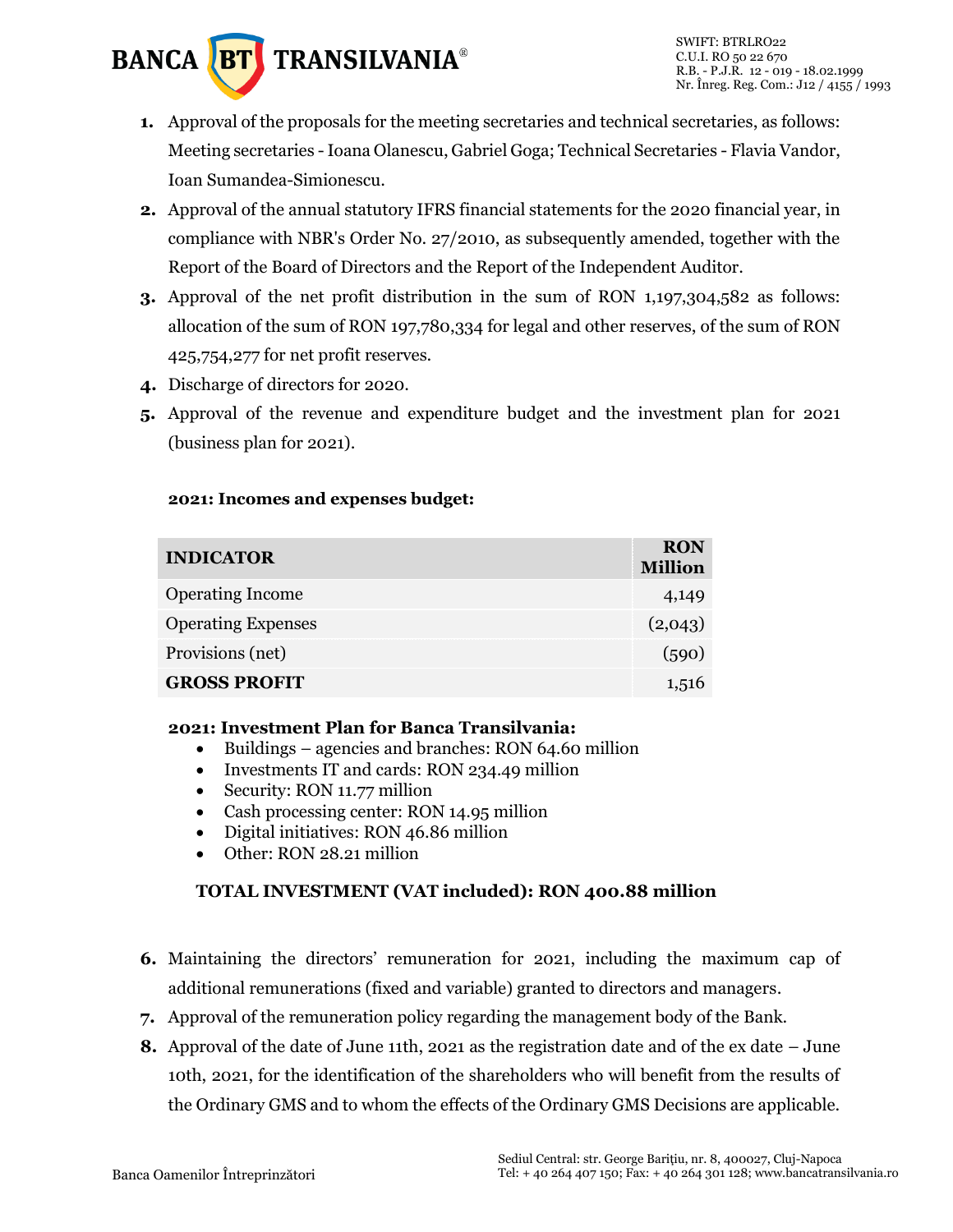

**9.** Approval of the mandates for the Board of Directors and for its individual members to carry out the decisions adopted by the Ordinary General Meeting of Shareholders.

Following the debates, **The Extraordinary General Shareholders Meeting** has adopted the following decisions regarding the points included on the agenda, in accordance with the published Convening notice:

- **1.** Approval of the proposals for the meeting secretaries and technical secretaries, as follows: Meeting secretaries -Ioana Olanescu, Gabriel Goga; Technical Secretaries - Flavia Vandor, Ioan Sumandea-Simionescu.
- **2.** Increase of the share capital with the amount of RON 573,769,971 by issuing 573,769,971 new shares, at a nominal value of RON 1/share as well establishing a price of RON 0 (zero) to compensate for the fractions of shares resulting from applying the algorithm and rounding the results, according to the legal provisions in force and also granting a mandate to the Board of Directors in order to establish a price higher than the approved one (if applicable).

The increase in the share capital will be carried out through the capitalization of reserves from the net profit of the year 2020, in amount of RON 573,769,971, by issuing a number of 573,769,971 shares, with a nominal value of RON 1/share in the benefit of the shareholders registered with the Shareholding Register held by the Central Depository at the registration date that will be established by the GSM.

| <b>Sources for capital increase</b>               | Sums (lei)  |  |
|---------------------------------------------------|-------------|--|
| Capitalization of reserves from the net profit of |             |  |
| the year 2020                                     | 573,769,971 |  |

Considering the above, each shareholder registered on the registration date, September 10th 2021, will receive free of charge, for each 100 shares owned, a total number of shares calculated as follows: 100 x (573,769,971/RON 5,737,699,709).

The purpose of the capital increase is to sustain the current activity of the company.

**3.** Approval of the share buyback by the Bank, in accordance with the applicable legal provisions, under the following terms and conditions: up to 35.000.000 shares (0.61% of